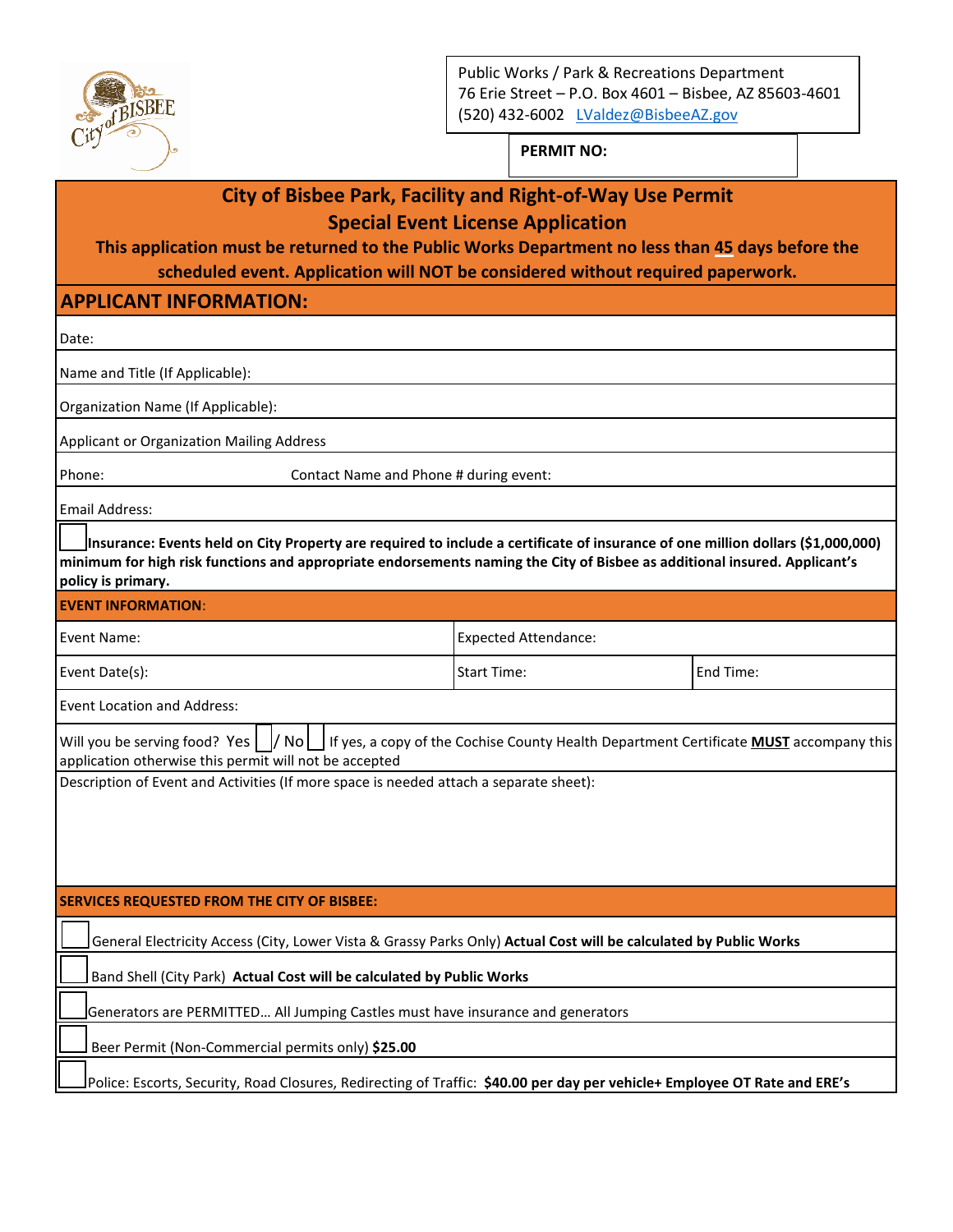| Water Access- Parks \$25.00                                                                                                                                                                                                                                                                                                                                                                                                                                                                                                                                                                                                  |                                                       |  |  |  |  |
|------------------------------------------------------------------------------------------------------------------------------------------------------------------------------------------------------------------------------------------------------------------------------------------------------------------------------------------------------------------------------------------------------------------------------------------------------------------------------------------------------------------------------------------------------------------------------------------------------------------------------|-------------------------------------------------------|--|--|--|--|
|                                                                                                                                                                                                                                                                                                                                                                                                                                                                                                                                                                                                                              | Parks/ Public Works Personnel \$25.00/ hr. per person |  |  |  |  |
| No Parking Signs, access to facility/ band shell/ restrooms etc. \$1.50 per sign Note: Road Closed Signs/ Barriers must be<br>supplied by Applicant.                                                                                                                                                                                                                                                                                                                                                                                                                                                                         |                                                       |  |  |  |  |
| Operations Plans \$100 minimim (personnel hours including ERE's)                                                                                                                                                                                                                                                                                                                                                                                                                                                                                                                                                             |                                                       |  |  |  |  |
| <b>CONDITIONS APPLICANT MUST MEET THAT ARE REQUIRED BY THE CITY OF BISBEE:</b>                                                                                                                                                                                                                                                                                                                                                                                                                                                                                                                                               |                                                       |  |  |  |  |
|                                                                                                                                                                                                                                                                                                                                                                                                                                                                                                                                                                                                                              |                                                       |  |  |  |  |
| \$35.00 non-commercial or<br>\$65.00 commercial permit fee paid before permit is processed.                                                                                                                                                                                                                                                                                                                                                                                                                                                                                                                                  |                                                       |  |  |  |  |
| \$50.00 refundable deposit paid before permit is processed (if a check is issued, must be "Written separately from other<br>charges) This deposit will be refunded at the completion of the event, provided that the facility has been left in the same, or<br>better, condition as it was at the start of the event. The City will deduct from this deposit any expenses that may be incurred for<br>cleaning or repairing the facility following the event prior to refunding any remaining balance.                                                                                                                       |                                                       |  |  |  |  |
| lBusiness License/ Special Event License fee of <u>\$39.56</u> must be paid before permit is processed- where there is a promotor<br>sub-letting booth space to vendors, the promotor will pay a fee of \$39.56 and \$6.00 per vendor per day (must be submitted prior<br>to the event). The promotor is required to supply a list of vendors which describes the items or service the vendor will be selling<br>and pay all applicable fees prior to the event. Sales tax on all items sold at the City rate will be collected by the City for all sales<br>made by the promotor and all vendors via their State tax forms. |                                                       |  |  |  |  |
| County Health Department Food Permit must be attached If serving food or having food vendors. Health Department can be<br>contacted at 520-432-9400 for more information (This is not a food handler's certificate).                                                                                                                                                                                                                                                                                                                                                                                                         |                                                       |  |  |  |  |
| Special Event Liquor License Application submitted to the City Clerk's office - required in order to serve or sell liquor from<br>the State of Arizona (Department of Liquor Licenses & Control, Phoenix Office). The Sale of or consumption of alcohol beverages<br>must be approved by the City Council.                                                                                                                                                                                                                                                                                                                   |                                                       |  |  |  |  |
| Copy of flyers or promotional material associated with this event.                                                                                                                                                                                                                                                                                                                                                                                                                                                                                                                                                           |                                                       |  |  |  |  |
|                                                                                                                                                                                                                                                                                                                                                                                                                                                                                                                                                                                                                              |                                                       |  |  |  |  |
| <b>NOTES:</b>                                                                                                                                                                                                                                                                                                                                                                                                                                                                                                                                                                                                                |                                                       |  |  |  |  |
| 1.) THERE IS NO WATER USAGE AT ANY PARK AT ANY TIME.                                                                                                                                                                                                                                                                                                                                                                                                                                                                                                                                                                         |                                                       |  |  |  |  |
| NO PARTY OF MORE THAN 50 PEOPLE, MAY NOT TAKE PLACE WITHOUT THE APPROPRIATE PERMITS.<br>2.                                                                                                                                                                                                                                                                                                                                                                                                                                                                                                                                   |                                                       |  |  |  |  |
| <b>TOTAL FEES:</b><br><b>TOTAL ADDED FEES:</b><br><b>TOTAL SUBMITTED:</b>                                                                                                                                                                                                                                                                                                                                                                                                                                                                                                                                                    |                                                       |  |  |  |  |
| <b>SPECIAL EVENT PERMIT AGREEMENT AND ACKNOWLEDGEMNENT</b><br>Applicant shall indemnify, defend, save and hold harmless the City of Bisbee and its officers, officials, agents and                                                                                                                                                                                                                                                                                                                                                                                                                                           |                                                       |  |  |  |  |

Е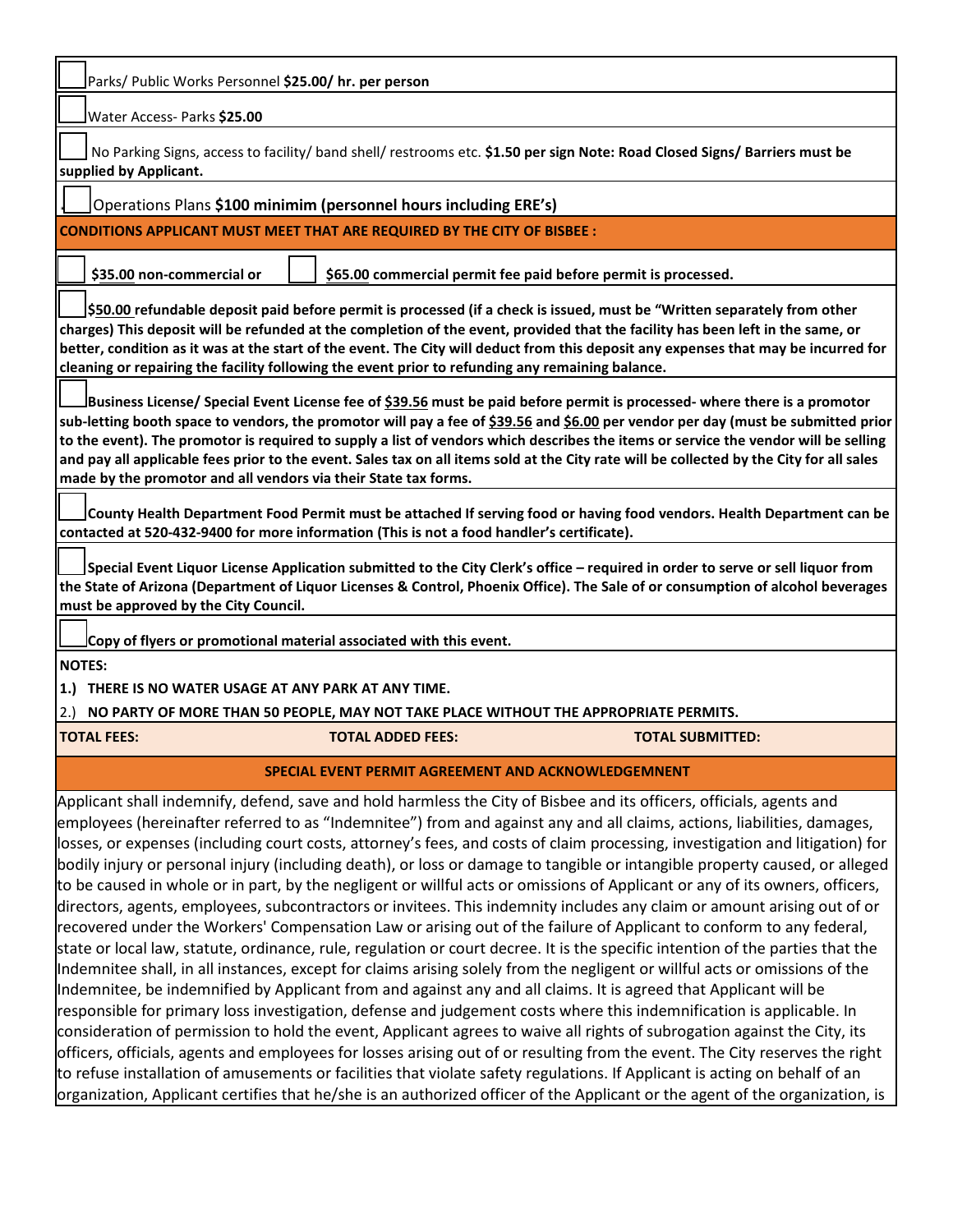acting on the organization's behalf, and is duly authorized to execute this Agreement and Acknowledgement on the organization's behalf. Applicant further certifies that he/she has read and understands all the terms of this Agreement and Acknowledgement, agrees that the Applicant shall be bound by its terms and conditions, and is of lawful age and legally competent to sign this Agreement and Acknowledgement. The City's issuance of a special event permit shall constitute a written agreement or contract between the City and Applicant for purposes of insurance requirements. Applicant agrees to the payment of all non-refundable and refundable fees specified in this document unless otherwise authorized by the Public Works Department. Applicant further acknowledges that depending upon the nature and location of the Applicant's special event, additional permits may be required. The City reserves the right to withhold clean/damage deposits depending on the condition of the facility when the permit expires.

| <b>FOR CITY USE ONLY</b>                                                                                                                                                                                                                                              |     |    |  |  |  |
|-----------------------------------------------------------------------------------------------------------------------------------------------------------------------------------------------------------------------------------------------------------------------|-----|----|--|--|--|
| Police Department Approval                                                                                                                                                                                                                                            | Yes | No |  |  |  |
|                                                                                                                                                                                                                                                                       |     |    |  |  |  |
| Public Works Approval                                                                                                                                                                                                                                                 | Yes | No |  |  |  |
| Fire Department Approval<br>Remarks <b>Example 2018</b> Remarks <b>Contract Contract Contract Contract Contract Contract Contract Contract Contract Contract Contract Contract Contract Contract Contract Contract Contract Contract Contract Contract Contract C</b> | Yes | No |  |  |  |
| COUNCIL ACTION: Approve $\Box$ Deny $\Box$ Mayor's Signature $\Box$ All Allen and Date<br>With conditions as noted:                                                                                                                                                   |     |    |  |  |  |
|                                                                                                                                                                                                                                                                       |     |    |  |  |  |
|                                                                                                                                                                                                                                                                       |     |    |  |  |  |
|                                                                                                                                                                                                                                                                       |     |    |  |  |  |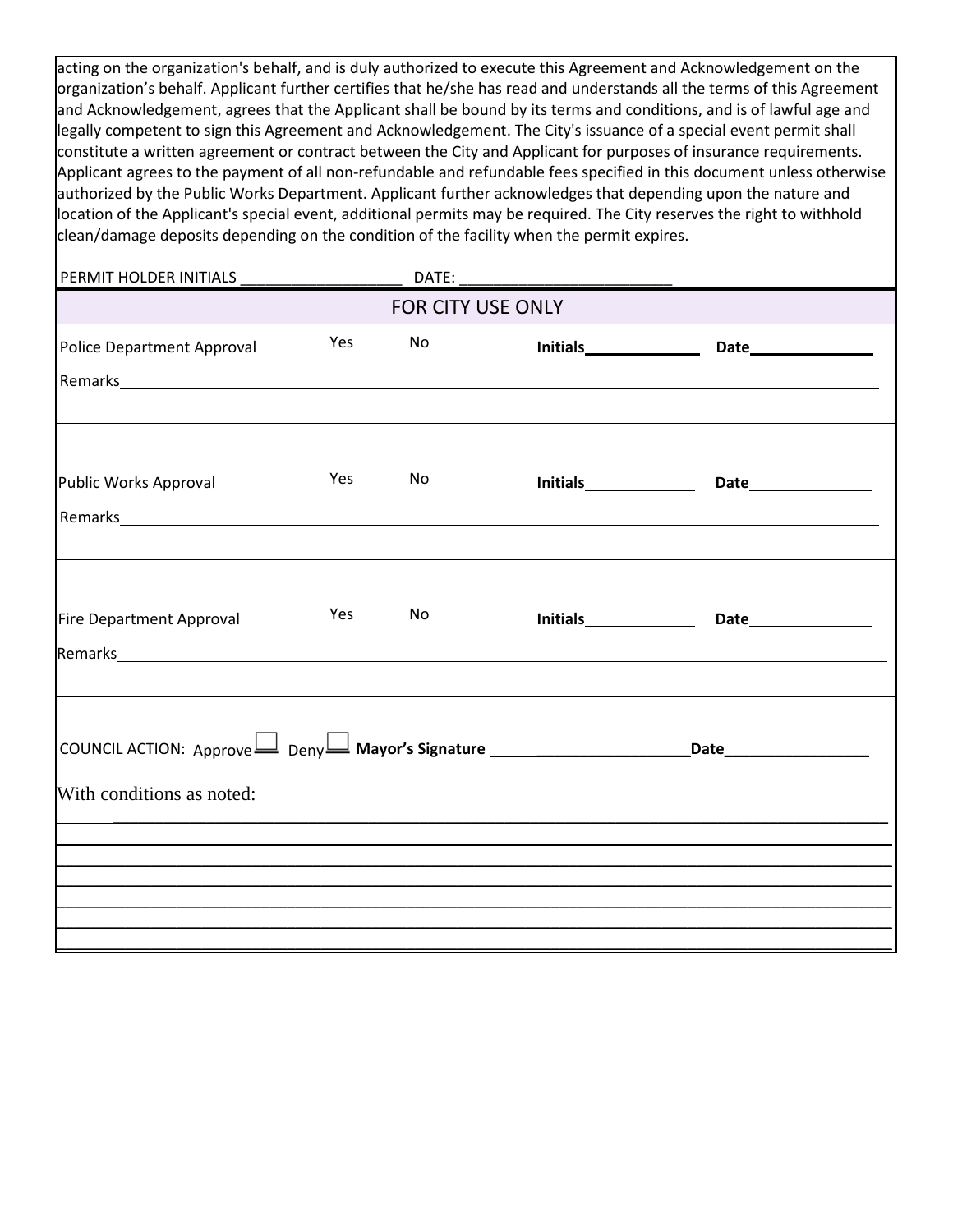

**NOTE: SHOW DIMENSIONS, SERVING AREAS, AND LABEL TYPE OF ENCLOSURE AND SECURITY POSITIONS. SHOW NEAREST CROSS STREETS, HIGHWAY, OR ROAD IF LOCATION DOESN'T HAVE AN ADDRESS.**

\_\_\_\_\_\_\_\_\_\_\_\_\_\_\_\_\_\_\_\_\_\_\_\_\_\_\_\_\_\_\_\_\_\_\_\_\_\_\_\_\_\_\_\_\_\_\_\_\_\_\_\_\_\_\_\_\_\_\_\_\_\_\_\_\_\_\_\_\_\_\_\_\_\_\_\_\_\_\_\_\_\_\_\_\_\_\_\_\_\_\_\_\_\_\_